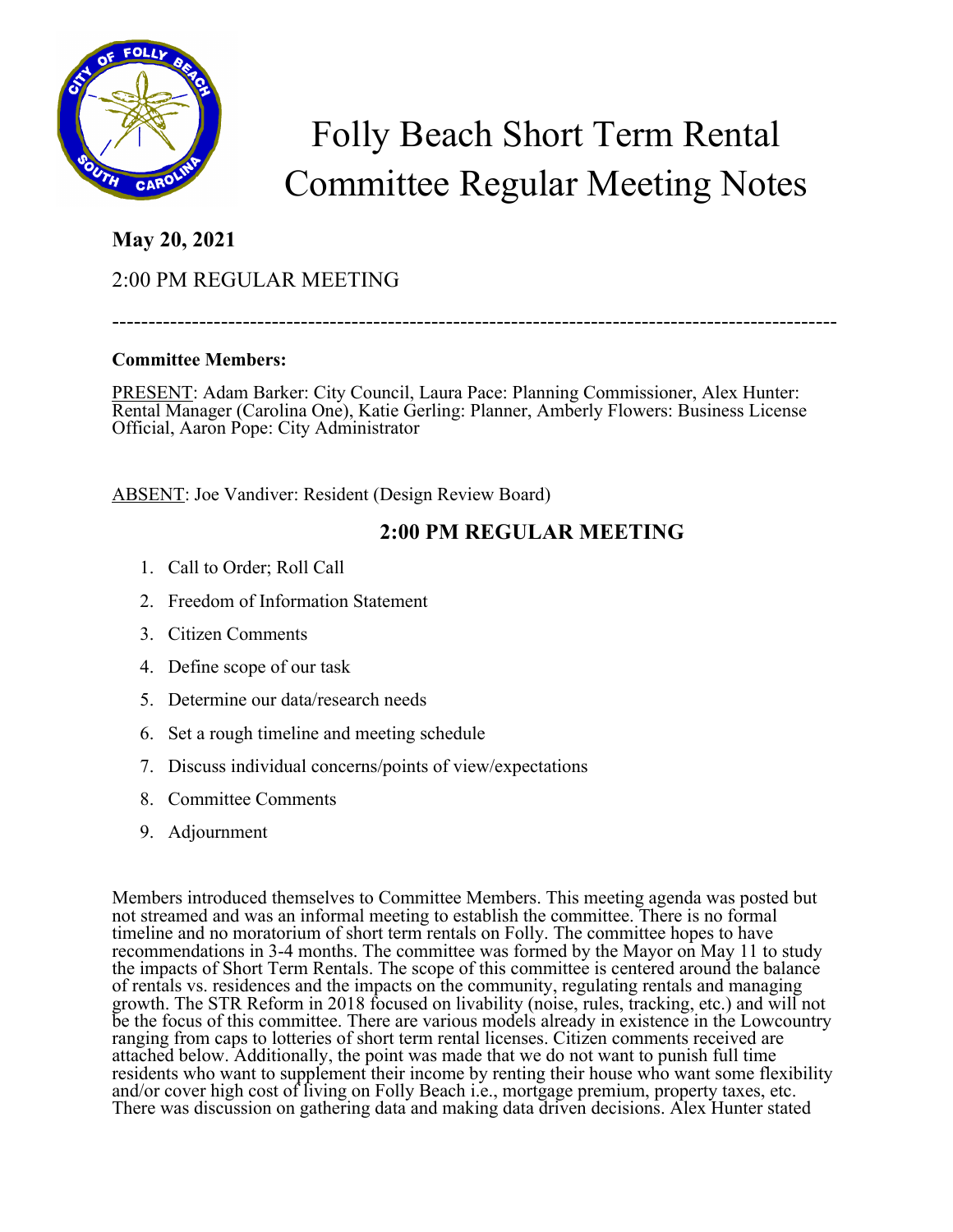that most rentals plan on renting total of 30 weeks out of the year and from his experience there is not a lot of "commercial" short term rentals. Lots of people have an emotional connection to their home and have the end goal of retirement. Renting their home allows this dream to happen. Ultimately, we need to know what we want the City to look like. Who are the residents? What kind of community do we want to be? Currently short term rentals are the best and highest use of land. Per the Comprehensive Plan and ZDO, we want to promote a vibrant and mix of uses within our commercial district. How do we promote history of Folly, affordable housing and long term rentals in conjunction and balanced with short term rentals?

Data that was identified as a need was:

- $\#$  of dwellings (total, 4%, 6%, rental licenses)
- How long rentals are and classifying rentals (commercial vs. part-time vs. resident renters)
- # of licenses and rental registrations this year.
- Historic rental registration data.
- Current # of full time 4% properties. Historic data if possible.
- Rental rules for Charleston County, Mt. P, SI, IOP, Summerville, City of Charleston, James Island, Kiawah, and beyond (Key West, Austin, other beach communities, etc.)
- Current costs/fees for rental permits in all of the above
- # of long term rental BL code current and historic vs. short term rental class code.
- National case studies/literature on caps for review.
- Conversion of long term rentals/primary residences to short term rentals
- List SFR Permits pulled since 2016 (5 years?), cross referenced to see which are now **STRs**
- Economic impact of STR (tax revenue, home prices, resale, etc.) and potential repercussions of limiting them
- # of rental companies and employees, industry data on cleaning/repair/etc. employees and income to city form other ancillary services.
- Map of STR locations
- Size of rentals (# of bedrooms) to measure population density

Next meeting will be June  $10^{th}$  @ 10:30am at City Hall.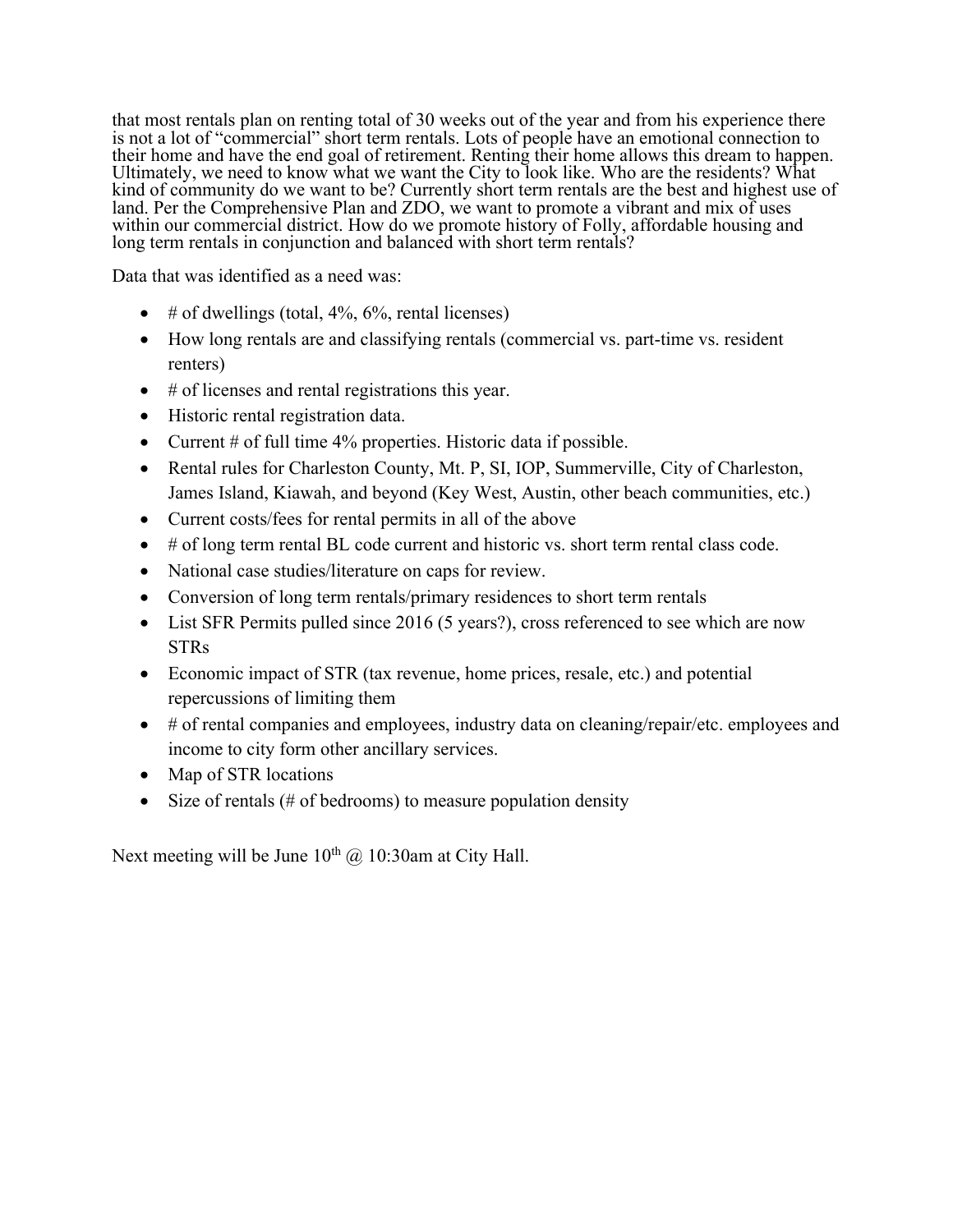**From:** Stefanie Rockwell <stefanierockwell@gmail.com> **Date:** May 20, 2021 at 11:44:44 AM EDT **To:** Amy Ray <aray@cityoffollybeach.com> **Subject: Cap Short Term Rental Licenses**

I was saddened to hear the moratorium on short term rentals was not voted on. As a full time resident with kids who wants to live out here forever I am in full support of a cap on short term rental licenses. Or even corralling short term rentals to a certain area of beach such as beachfront and Ashley Ave. The number of flippers who have scooped up homes and resold them as short term rentals with no intent of ever living in them seems to have escalated to an uncomfortable amount. I love our local population ( shout out to Shadow Race Lane) and would love to see more families have a chance to live out here. When houses are flipped, to be short rentals, families can't afford them nor are the homes built functionally to ever be lived in full time. And honestly what family or retiree wants to live next to short term rental. The flipper that flipped the house next to me gave me a bottle of wine for my troubles and just said you can thank me for the increase in your home value. I don't need the increase, I have no plans of selling. All he did was ruin our quiet nights and neighborly vibes. Please consider capping the short term rental licenses.

Stefanie Ciambra